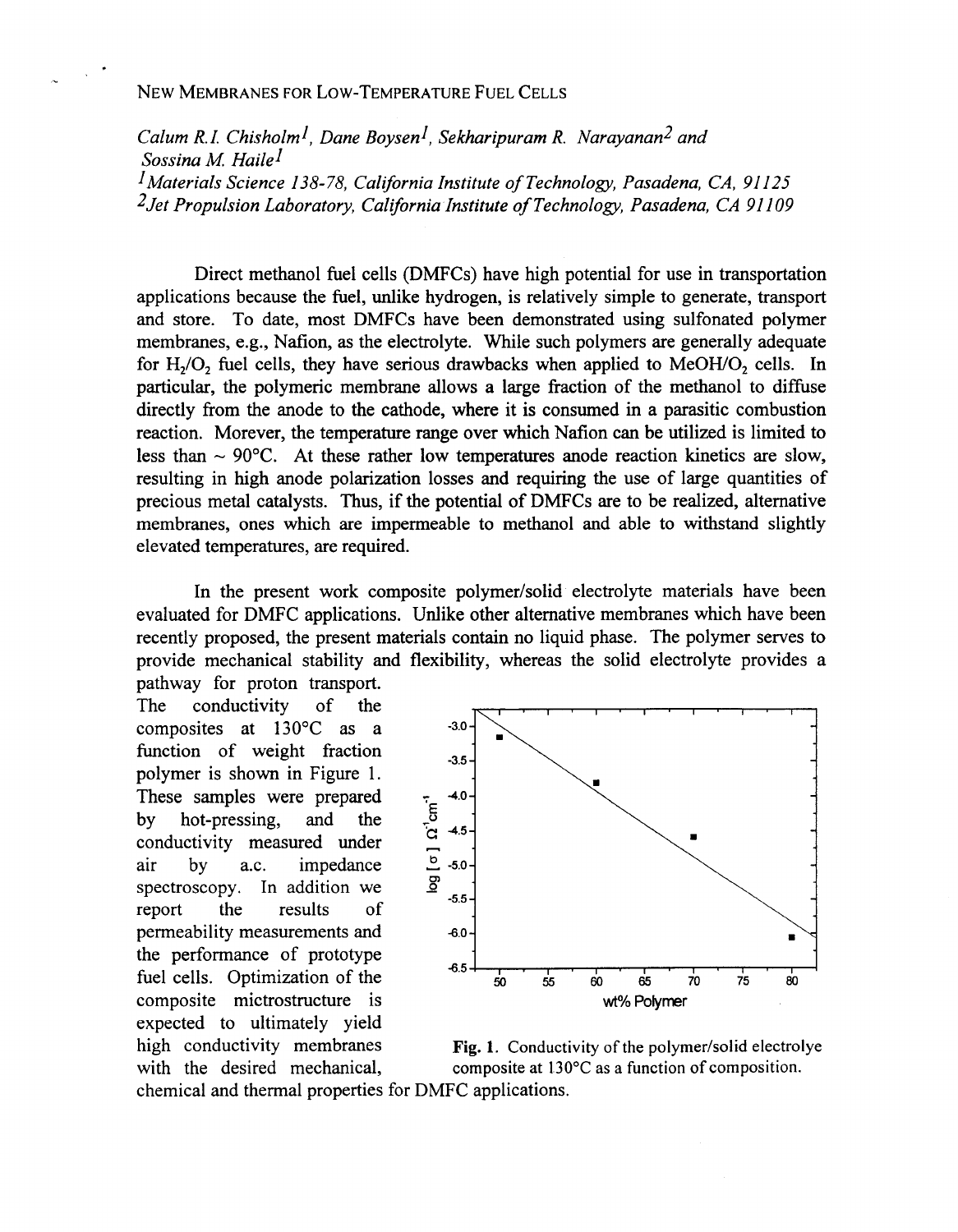# **NOVEL POLYMER-SOLID ELECTROLYTE COMPOSITE (PSEC) MEMBRANES FOR FUEL CELLS**

### **Novelty:**

A membrane electroyte for fuel cells based on a composite formed from a melt processable polymer such as PVDF and a solid proton conductor such as cesium hydrogen sulfate is an entirely new material and completely novel for fuel cells. This new membrane material opens up a whole range of possibilities hitherto not available with conventional membrane electrolytes. Specifically these possibilities include improved performance, reduction in material cost and increased amenability to manufacturing of fuel cells.

# **Technical Description:**

### Problem:

Proton conducting polymer electrolyte membranes form the basis of current hydrogenair and methanol-air fuel cells. An example of a widely used membrane of this type is a perfluoro-sulfonated polymer known by the tradename Nafion ( a DuPont Product). This membrane exhibits high conductivity and excellent stability in fuel cell environments. However, the key limitation to the extensive application of such membranes arise from the fact that they all require to be in a hydrated state to conduct protons. This requirement for water to be present in the matrix of the polymer for proton conduction translates to temperature limit of 90" C for membrane operation and also high methanol permeability. Being able to operate fuel cells at high temperatures such as 140°C would increase their tolerance carbon monoxide from reformate streams, a strong limitation faced by the state-of-art fuel cells operating on reformed fuels. Absence of water will reduce methanol permeability improve the efficiency and performance of methanol based fuel cells. Therefore, a new membrane electrolyte material, that is not based on water to provide protonic conduction, would be desirable.

### **Solution.**

We have found that polyvinylidene fluoride- cesium hydrogen sulfate composite membranes could be a solution to the above problem. In this type of membrane, the polymer materials serves as a matrix to support the solid proton conductor, cesium hydrogen sulfate. Cesium hydrogen sulfate conducts protons by a mechanism that does not require water. At room temperature, the protons in cesium hydrogen sulfate are in a bound state and are not free to move. However at about  $135-145^{\circ}$ C the cesium hydrogen sulfate undergoes a phase transformation that renders significant rotational mobility to the proton. Therefore proton conductivity values as high as  $10^{-1}$  Ohm<sup>-1</sup> cm<sup>-1</sup> are observed. These conductivity values are comparable to the values observed with the conventional polymer membranes. Thus immobilizing this proton conductor in a stable polymer matrix to form a membrane converts the inorganic proton conductor to become a membrane electrolyte suitable for implementation in fuel cells. The solid proton conductor cesium hydrogen sulfate belongs to a family of materials that exhibit conductivity transitions. It is believed, therefore, that a new class of proton conducting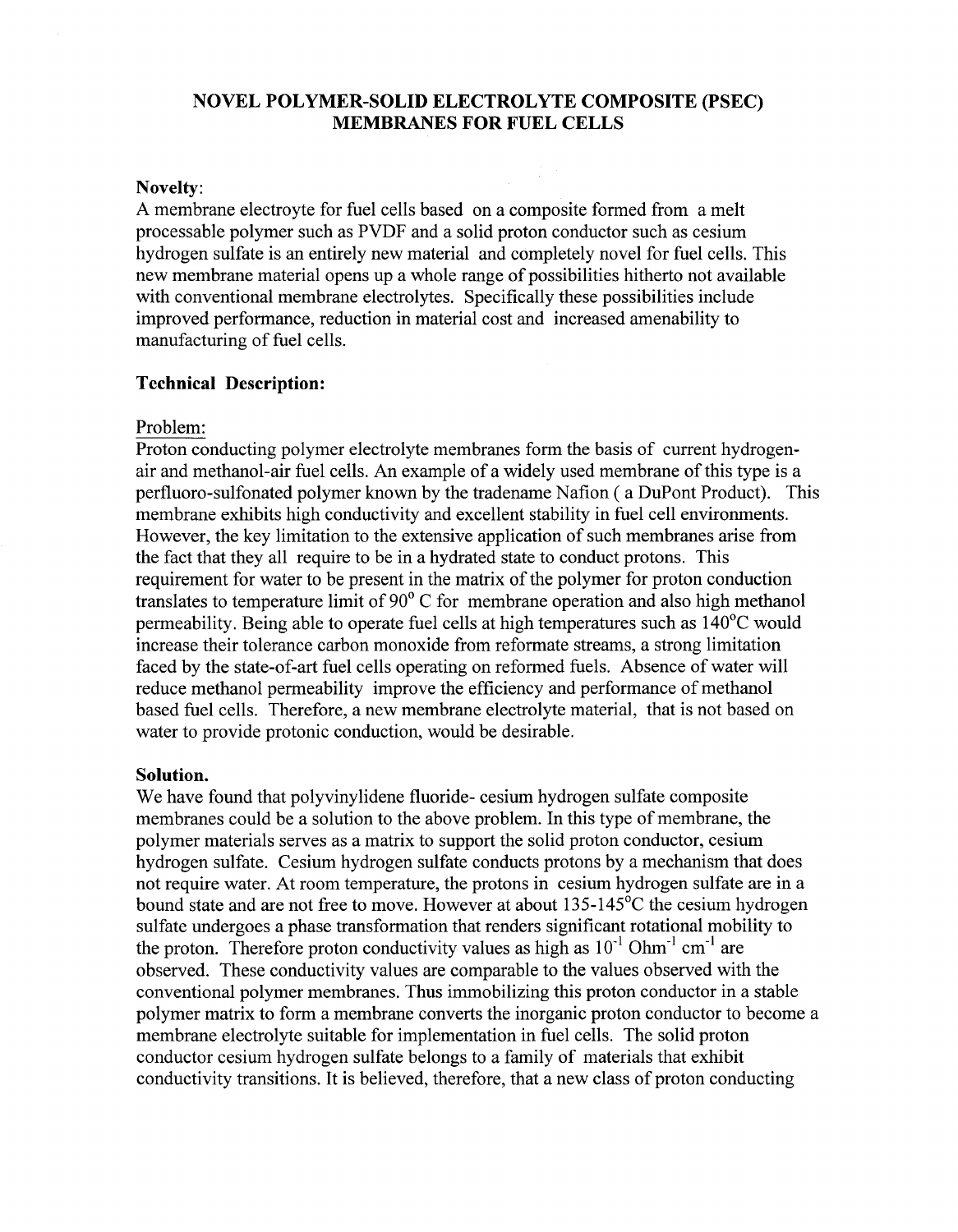composites can be derived using various solid proton conductors and melt processable polymers.

# **Detailed Description:**

### Membrane Preparation and Characterization:

Polymer-solid electrolyte composite (PSEC) membranes can be fabricated by following procedure. The solid proton conductor such as cesium hydrogen sulfate and the polymer material such as polyvinylidene fluoride (PVDF) are combined in the required proportions. The compositions varied from about 10% to 60% by weight of proton conductor. The cesium hydrogen sulfate is ground into fine particles along with required amounts of Kynar 741(a commercial powder form of PVDF). Appropriate amounts of these are placed in a die and hot pressed at temperatures in the range of 160- 190 'C. This procedure resulted in membrane or films could be used for hrther testing. The properties of these membranes could be improved by changing the temperatures and pressures during the hot pressing process. Membrane samples of about 2"x 2" could be easily prepared by this method. Alternate methods of preparation that were also successful started with a slurry of the proton conductor and the PVDF powder in an organic solvent such as acetone or isopropanol . These slurries were then cast on a press plate and allowed to dry before hot pressing. The latter method was expected to yield films of lower gas permeability.

The conductivity of such films as a function of temperature have been measured using AC impedance methods for various compositions of the film. Preliminary results are shown in Fig. 1 indicate high conductivity in the range of  $10^{-2}$  to  $10^{-3}$  Ohm<sup>-1</sup> cm<sup>-1</sup> for these films.



**Fig. 1.** Conductivity of the polymer/solid electrolye composite at 130°C as a function of composition